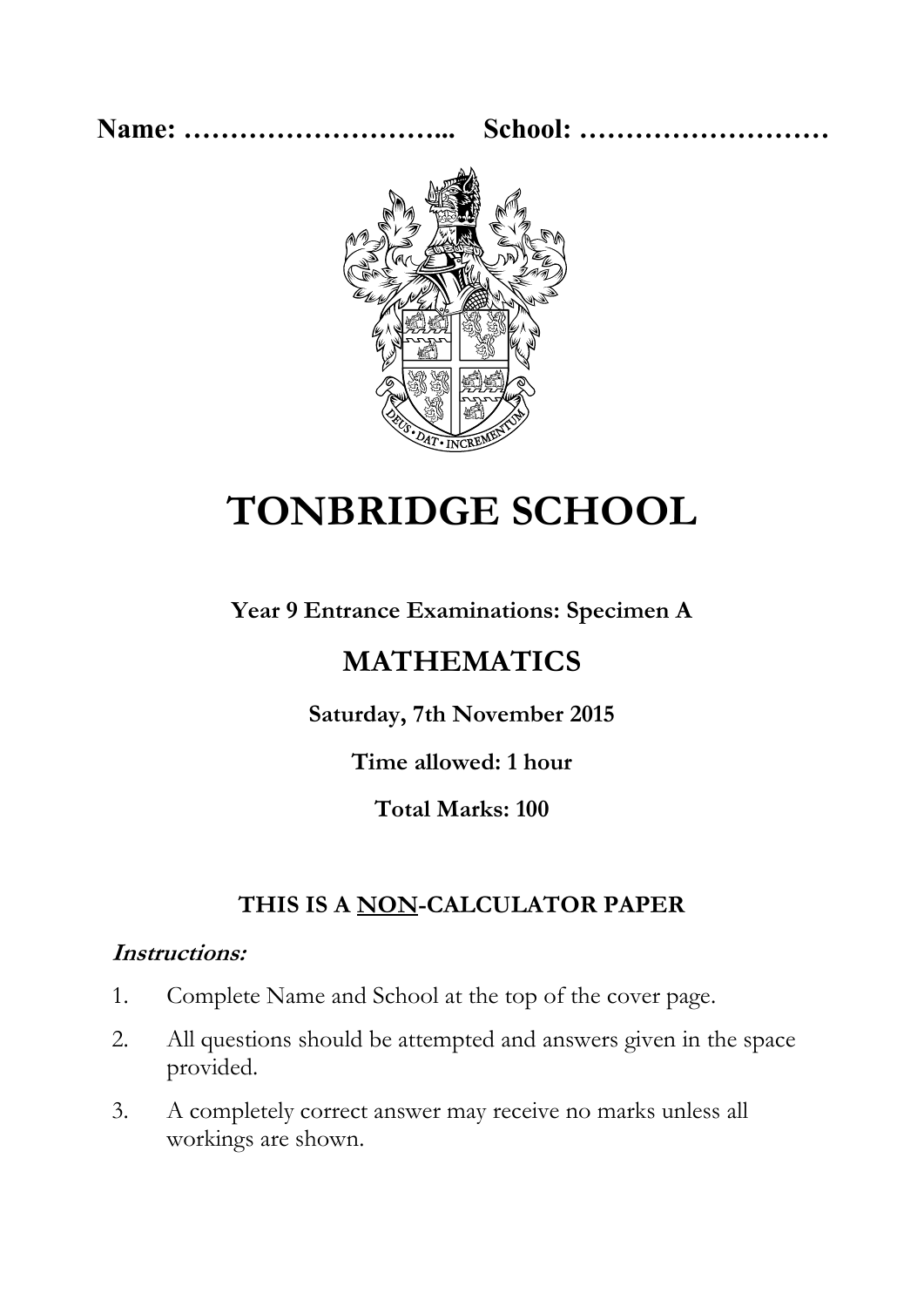1. (a) Write 62% as a fraction **in lowest terms**.

Answer: ………………………………. (2)

(b) Write  $\frac{2}{5}$  as a decimal.

Answer: ………………………………. (2)

(c) Calculate 20% of \$18.70.

Answer: \$…….…….…………………. (2)

(d) Calculate  $\frac{5}{12}$  of 720 metres.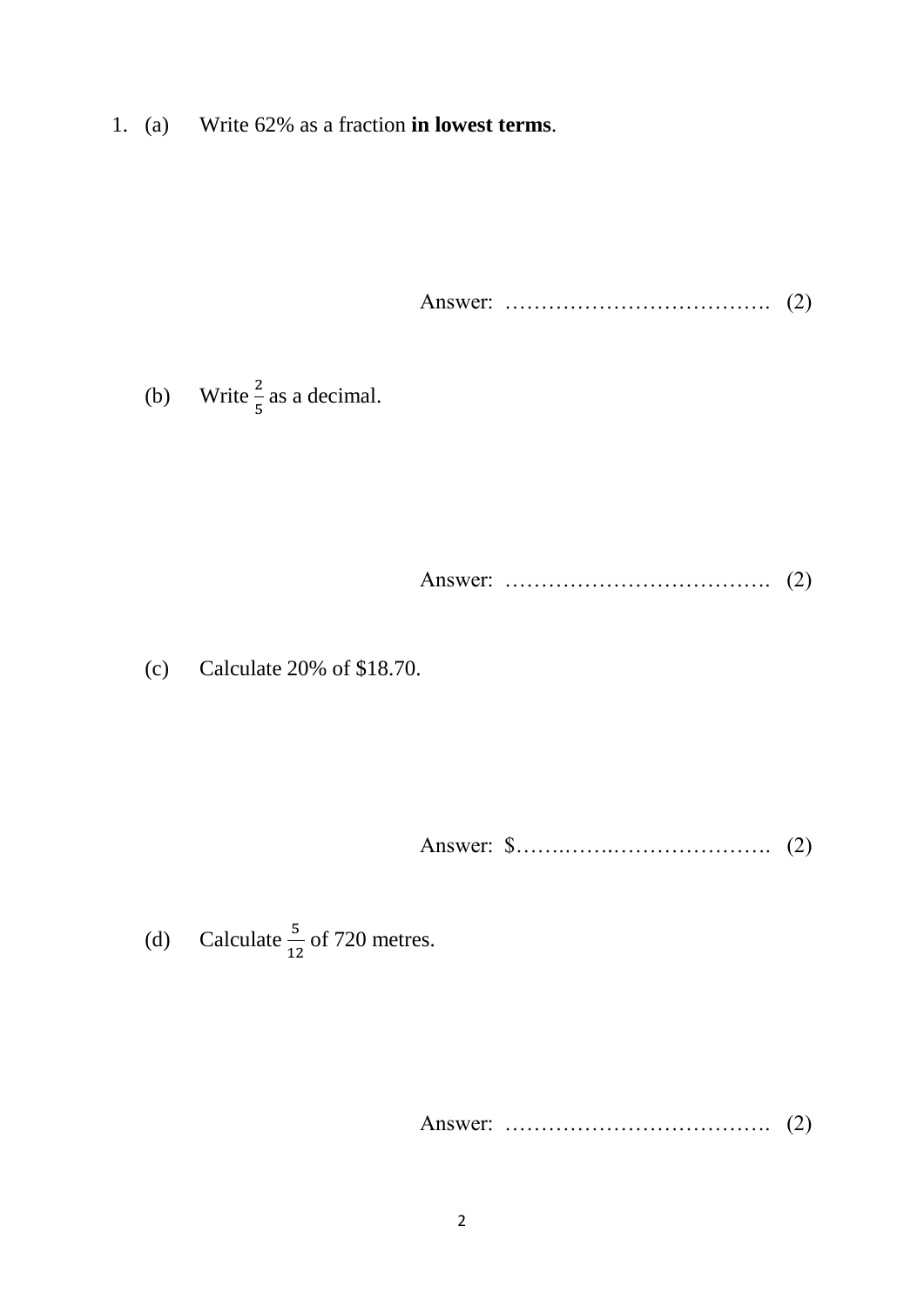2. (a) By **first writing each number correct to 1 significant figure**, estimate the answer to

$$
\frac{17.8. \ \mathrm{x}\ \ 227}{98.1}
$$

Answer: ………………………………. (2)

(b) Calculate  $3^3 \times \sqrt[3]{64}$ .

Answer: 
$$
\ldots
$$
 (2)

(c) Write 108 as a product of prime factors, **using indices**.

Answer: ………………………………. (3)

(d) Find the Lowest Common Multiple of 14 and 10.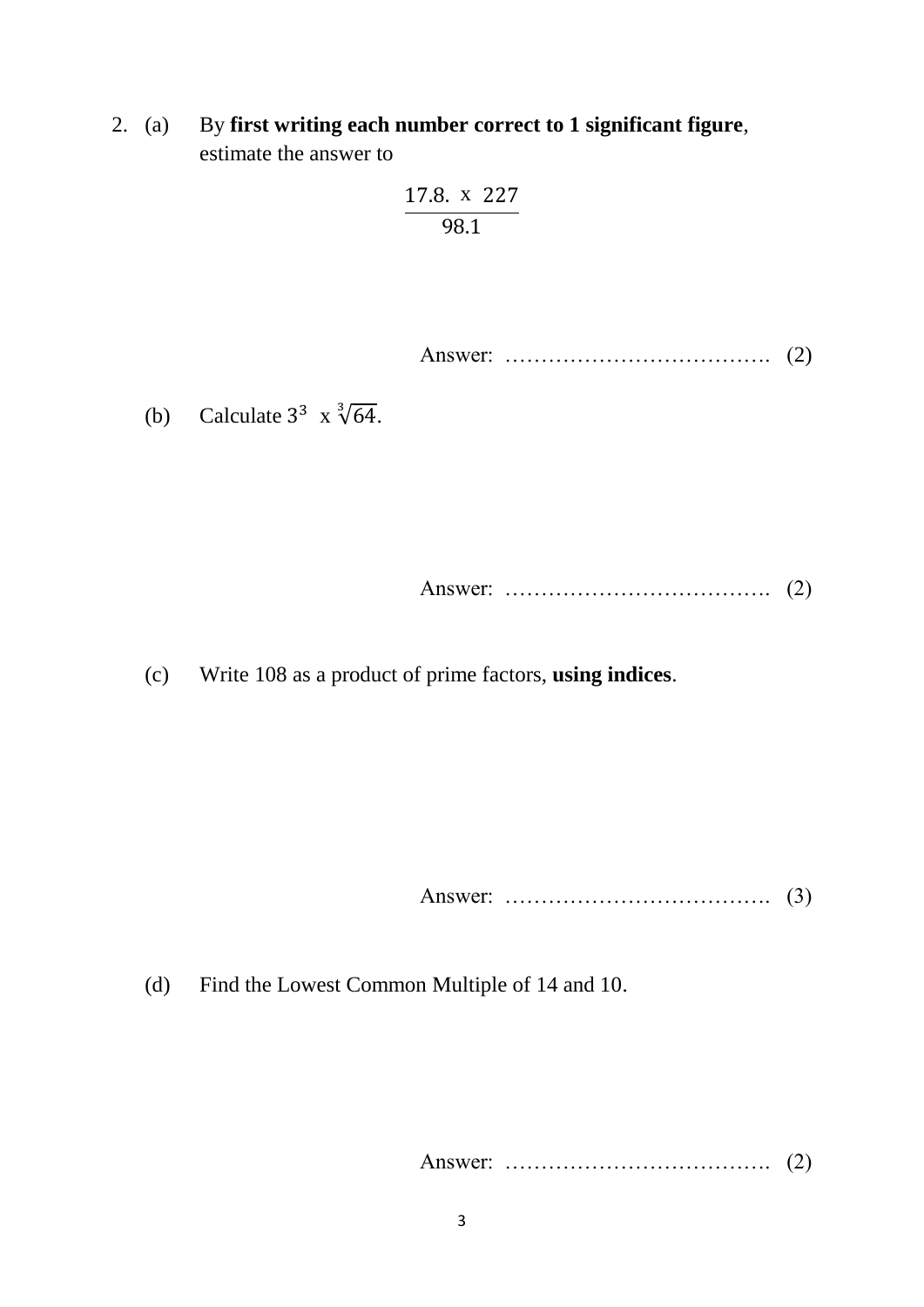3. (a) It takes 5 hour 37 minutes to travel from Edinburgh to London by train. John catches the 11.35 a.m. train from Edinburgh.

At what time should John arrive in London?

Answer: ………………………p.m. (2)

(c) How far does a car travel in 40 minutes at 72km/h?

Answer: ………………………… km (2)

(d) A runner runs a 100m race in exactly 10 seconds. What is his average speed in kilometres per hour?

Answer: ………………………. km/h (2)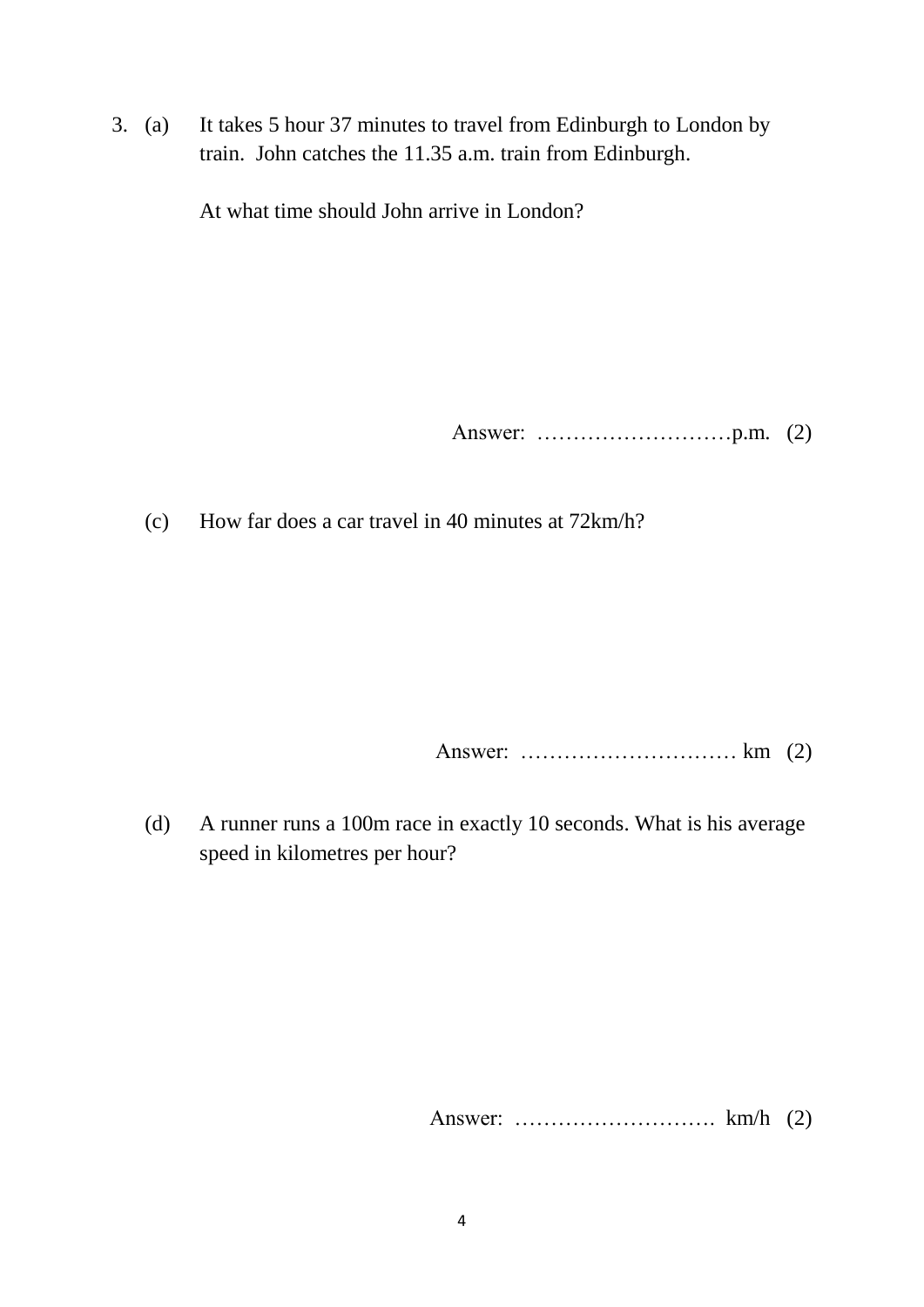- 4. Calculate
	- (a) the sum of 72.6 and 4.53.

Answer: ………………………. (2)

(b) the difference between 92 and 5.25.

Answer: ………………………. (2)

(c) the product of 7.6 and 9.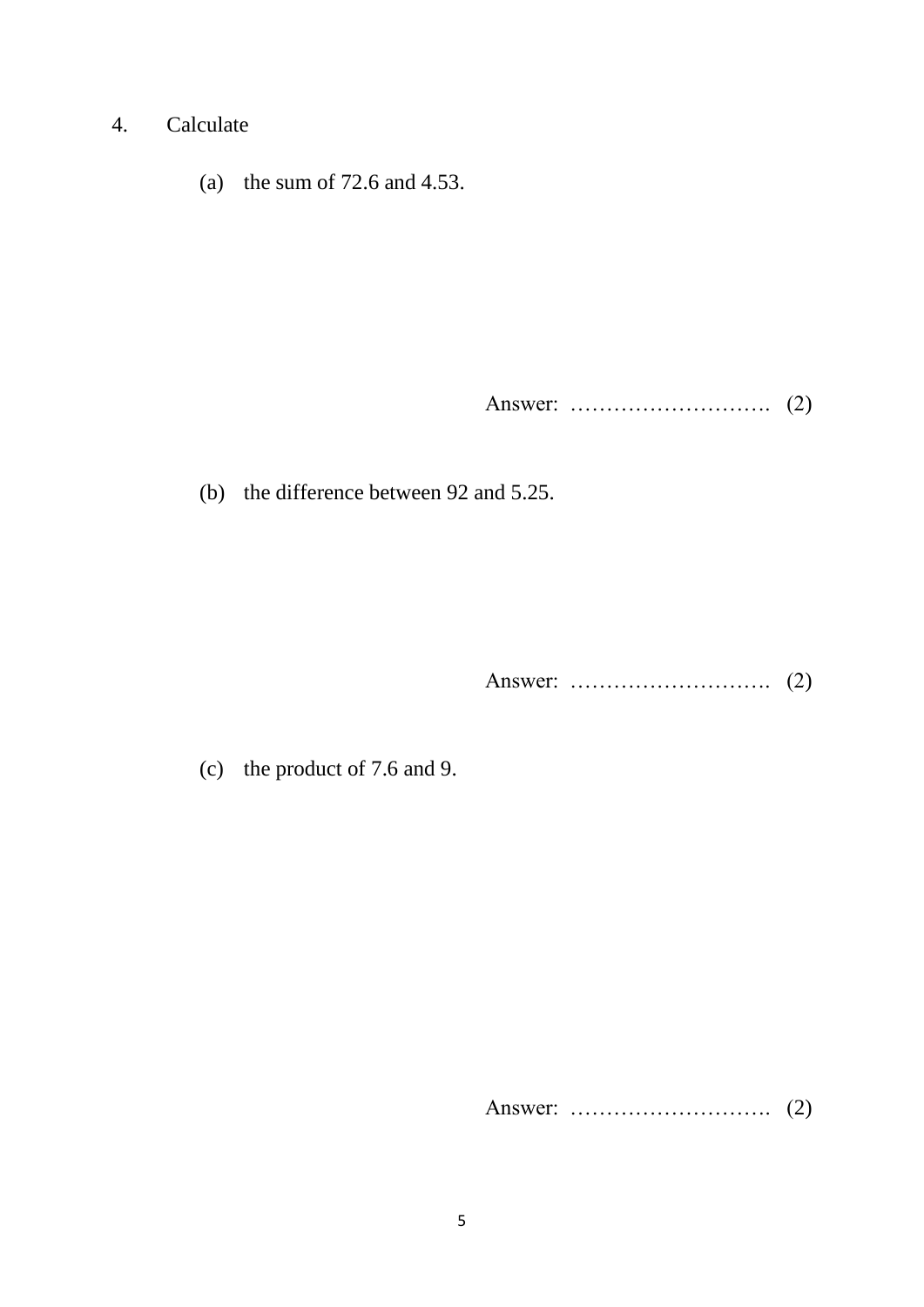5. (a) **Fully** simplify the following:

$$
(i) \quad 7d+14d
$$

Answer: ………………………. (1)

(ii)  $4y^3$  x  $3y^4$ 

Answer: ………………………. (2)

$$
(iii) \quad \frac{24y^8}{9y^2}
$$

Answer: ………………………. (2)

(b) Multiply out the brackets **and fully simplify:**

$$
12(3p + 4q) - (p - 2q)
$$

Answer: ………………………. (3)

(c) Factorise **completely:**

$$
6a^3+33a
$$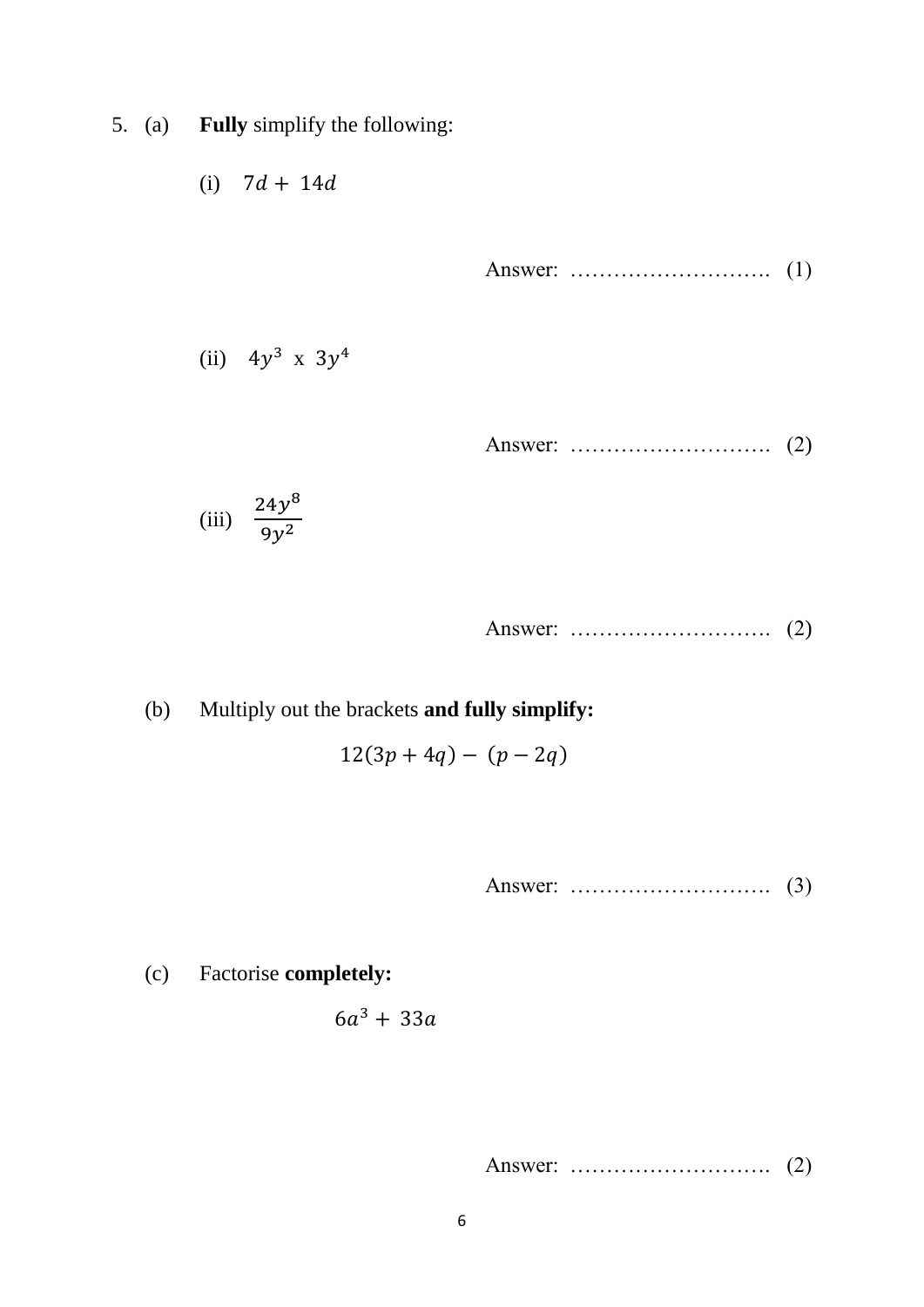6. Solve the following equations:

(a) 
$$
9a - 3 = 21 - a
$$

Answer: 
$$
a = 0.1
$$
 (2)

(b) 
$$
\frac{1}{6}(b+1) = 10
$$

Answer: 
$$
b =
$$
 (2)

$$
(c) \quad 2c^2 = 50
$$

Answer: *c* = ……………………. (2)

(d) 
$$
\frac{1}{2}(6f+2)-6=10
$$

Answer: 
$$
f =
$$
  $\ldots$   $(2)$ 

(e) 
$$
\frac{35}{x} = 10
$$

Answer: *x* = ……………………. (2)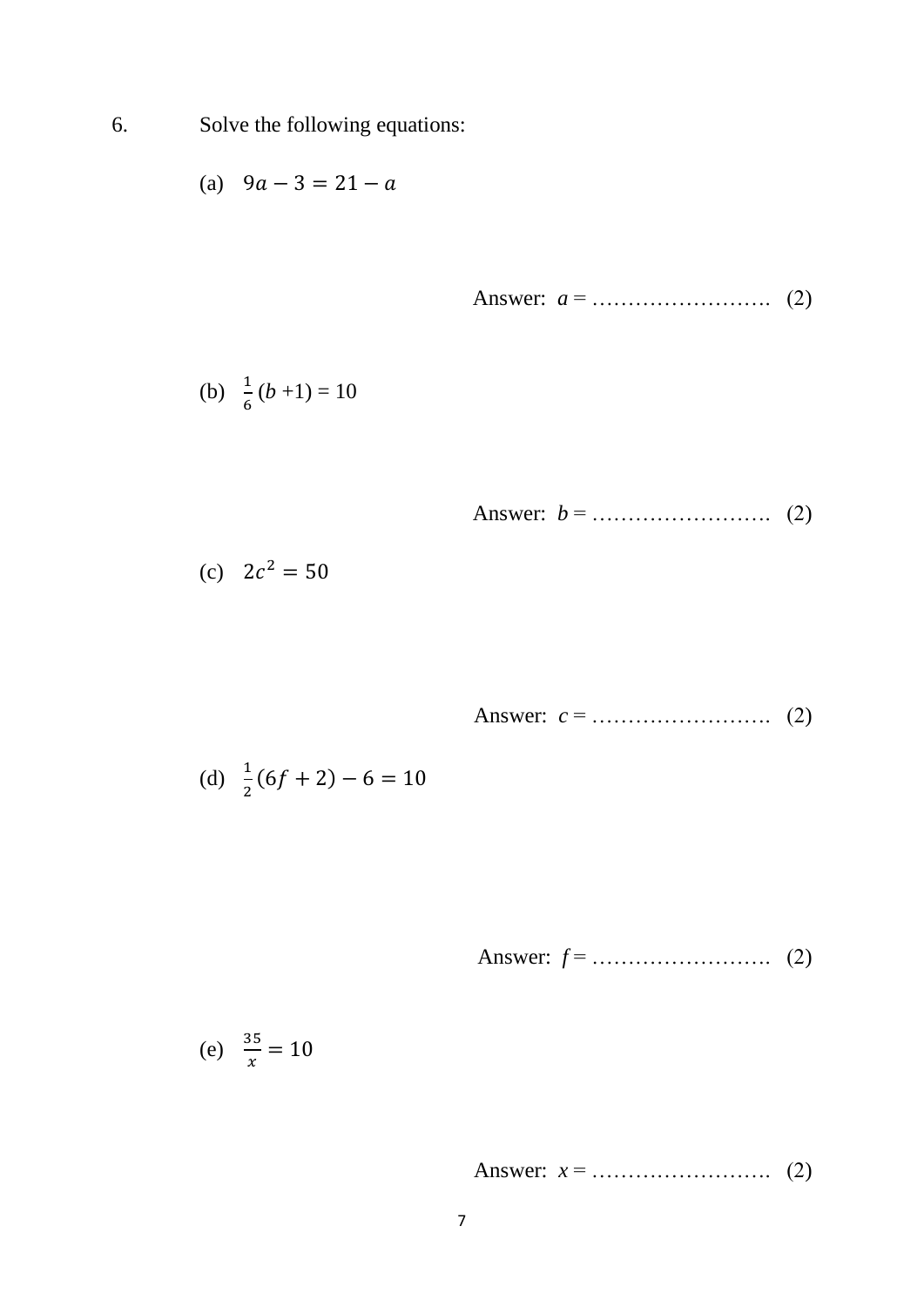7. Solve these inequalities:

$$
(a) \quad 2n+1 > 15
$$

Answer: *…..*.…………………. (2)

(b)  $2(n-4) \le 16$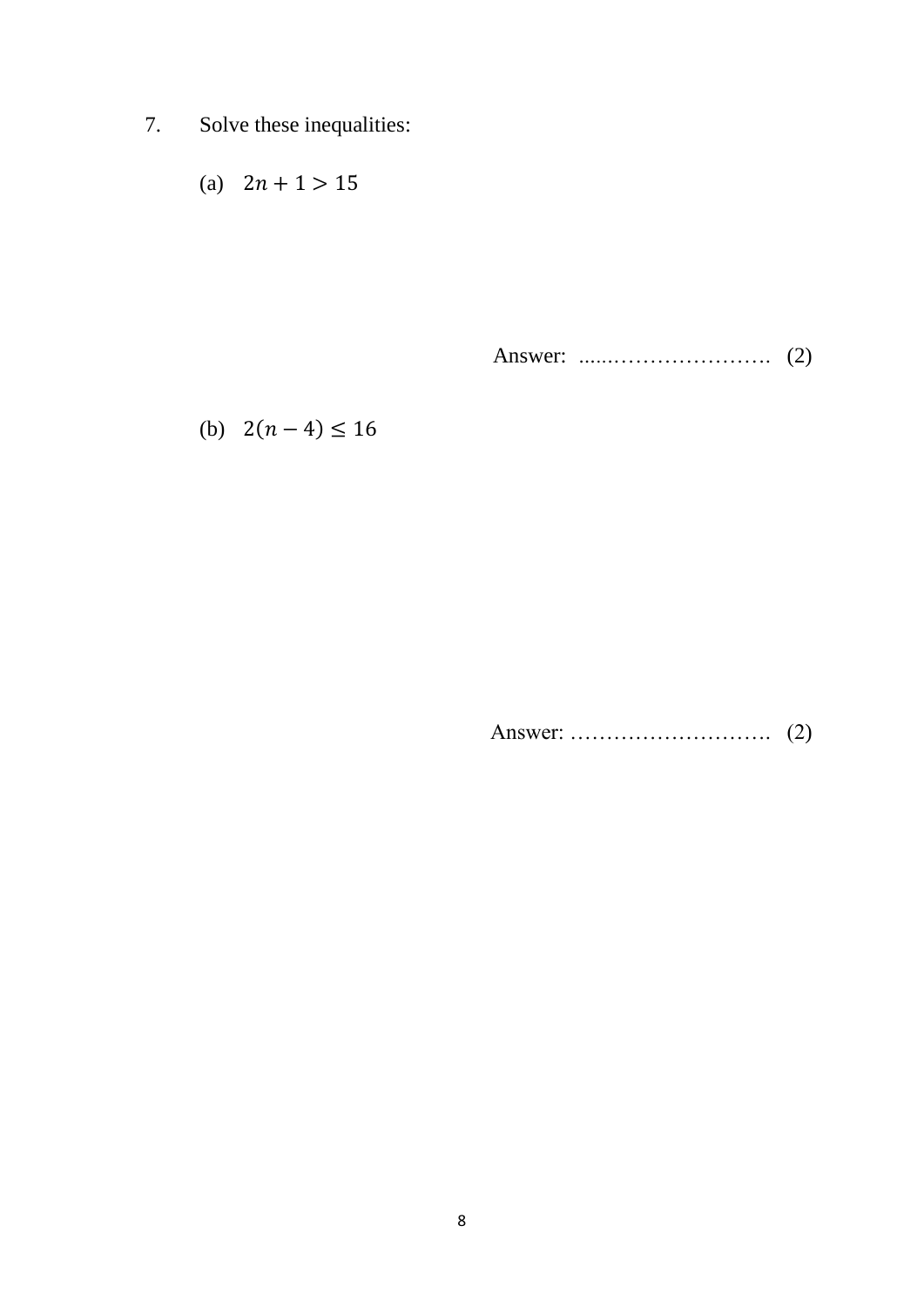8. (a) 156 sweets are to be divided between two people in the ratio of 5:7. How many sweets do each of the two people receive?

Answers: …………… and …………. (2)

(b) An amount of money is divided into the ratio 2:4:5. The person with the smallest share receives £86. What does the person with the largest share receive?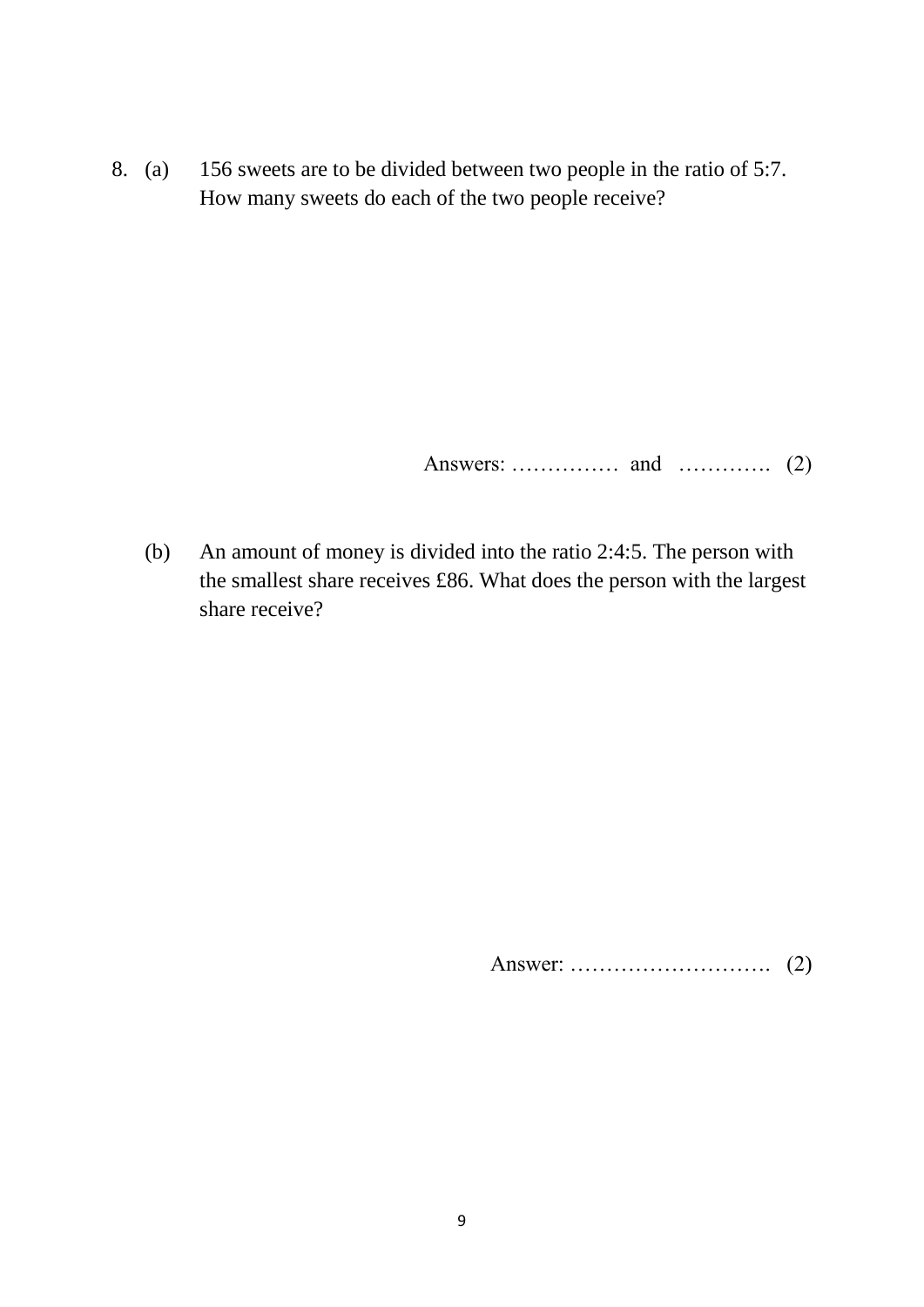9. Given that  $a = \frac{2}{3}$  $\frac{2}{3}$  and  $b = \frac{3}{5}$  $\frac{3}{5}$  and  $c = \frac{1}{6}$  $\frac{1}{6}$ , find the value of (a)  $a + b$ 

Answer: ………………………. (2)

$$
(b) \qquad \frac{12}{c}
$$

Answer: ………………………. (2)

(c)  $\frac{b}{c}$  $\mathcal{C}_{0}^{(n)}$ 

Answer: ………………………. (2)

 $(d)$  abc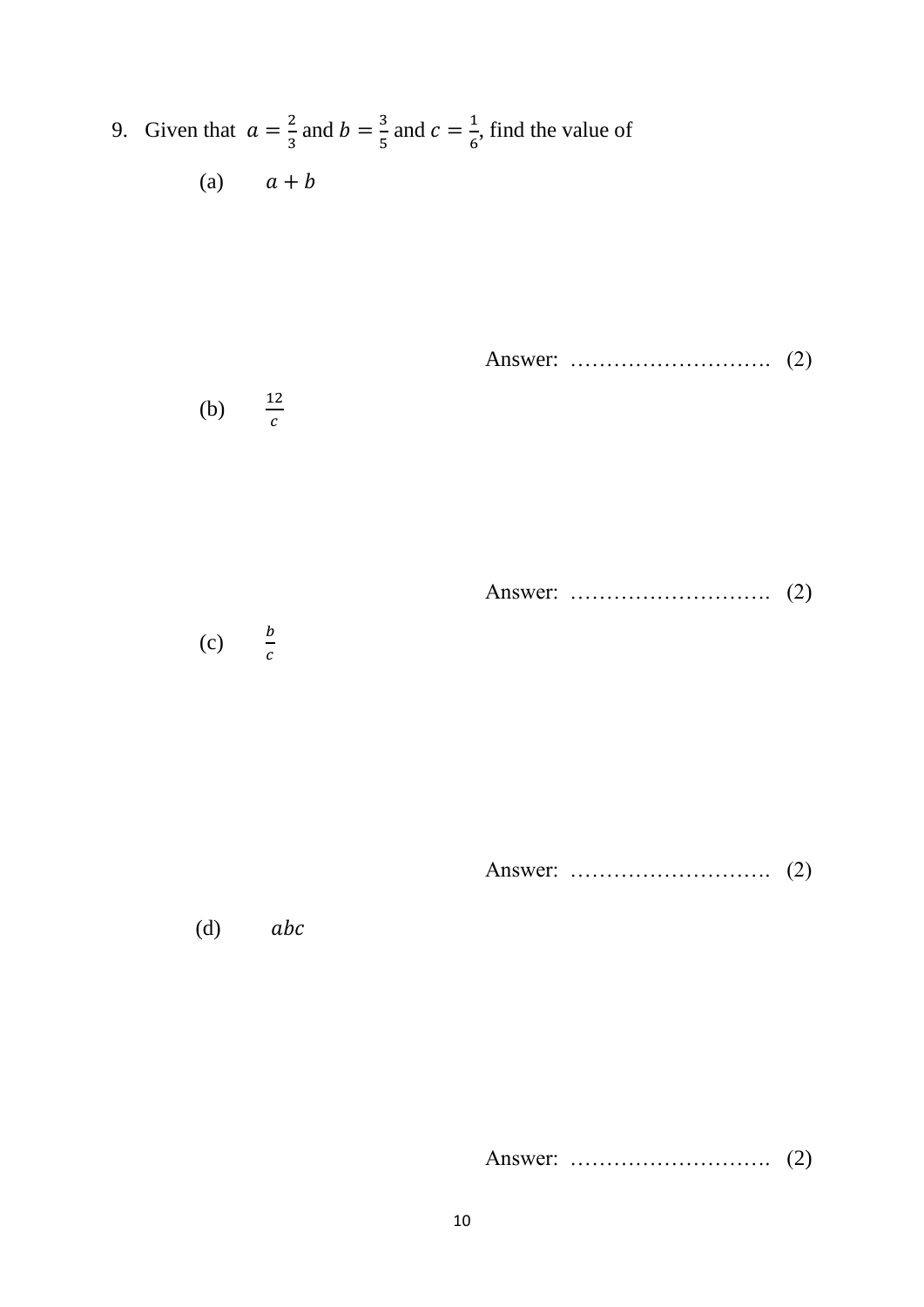10. A vehicle uses  $\frac{2}{5}$  of a litre of petrol for every mile it covers.

It uses 16 litres in a day.

How many miles has it travelled?

Answer: ………………………. (2)

11. A fair, six-sided dice has faces numbered 1, 2, 3, 4, 5 and 6. When the dice is thrown, the number facing up is the score.

The dice is thrown once.

(a) What is the probability that the score is less than 3?

Answer: ………………………. (1)

(b) If the dice was thrown 300 times, how many times would a score greater than 4 be expected?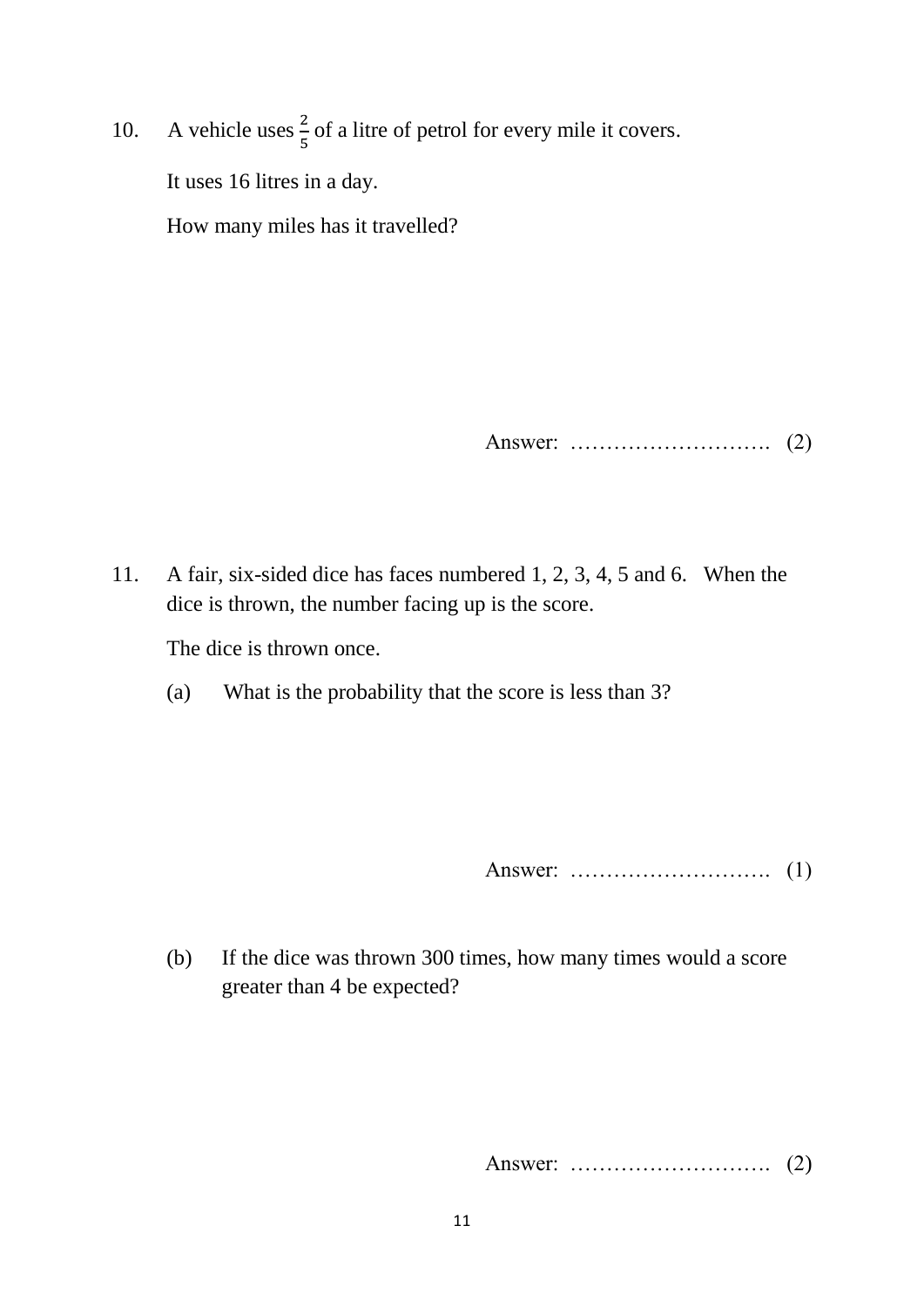12. **By first drawing a set of axes**, draw the line defined by the equation

$$
y = -\frac{1}{2}x + 5
$$

showing the coordinates where the line intercepts the axes.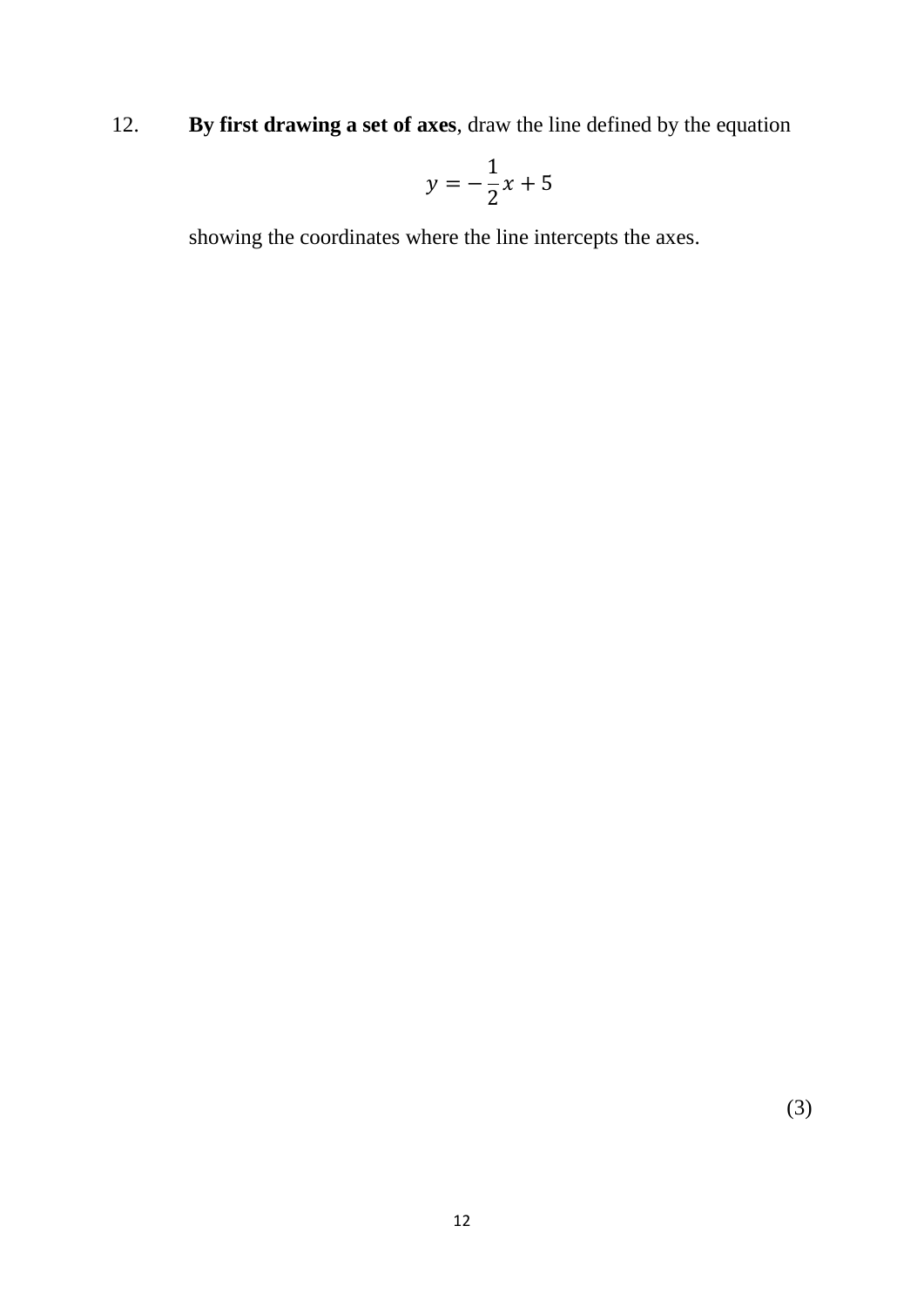13. The following graph is to be drawn

$$
y = 2x^2 - 4x
$$

| $\pmb{\chi}$  | $-2$ | $-1$ |  | $\overline{2}$ | $\mathbf 3$ |
|---------------|------|------|--|----------------|-------------|
| $x^2$         |      |      |  |                |             |
| $2x^2$        |      |      |  |                |             |
| 4x            |      |      |  |                |             |
| $\mathcal{Y}$ |      | 6    |  |                | 6           |

(a) Complete the table

(2)

(b) **By first drawing a set of axes**, then plotting appropriate points based on the information in the above table, draw the graph for the values  $-2 \le x \le 3$ .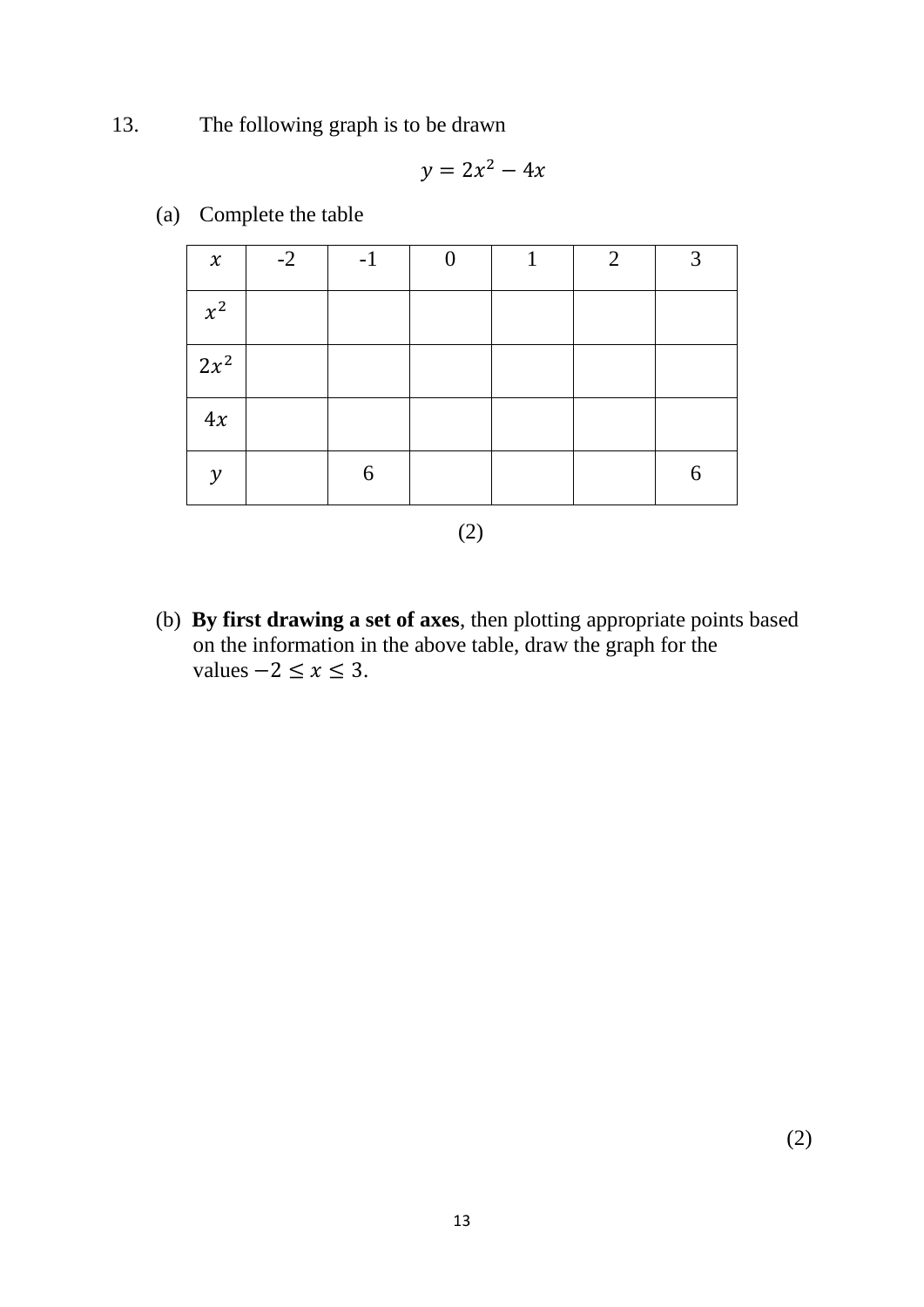14. Two sides of a regular hexagon, a square and a regular n-sided polygon meet at the point P.



Find the value of n, showing your working clearly.

 $n =$  …………. (3)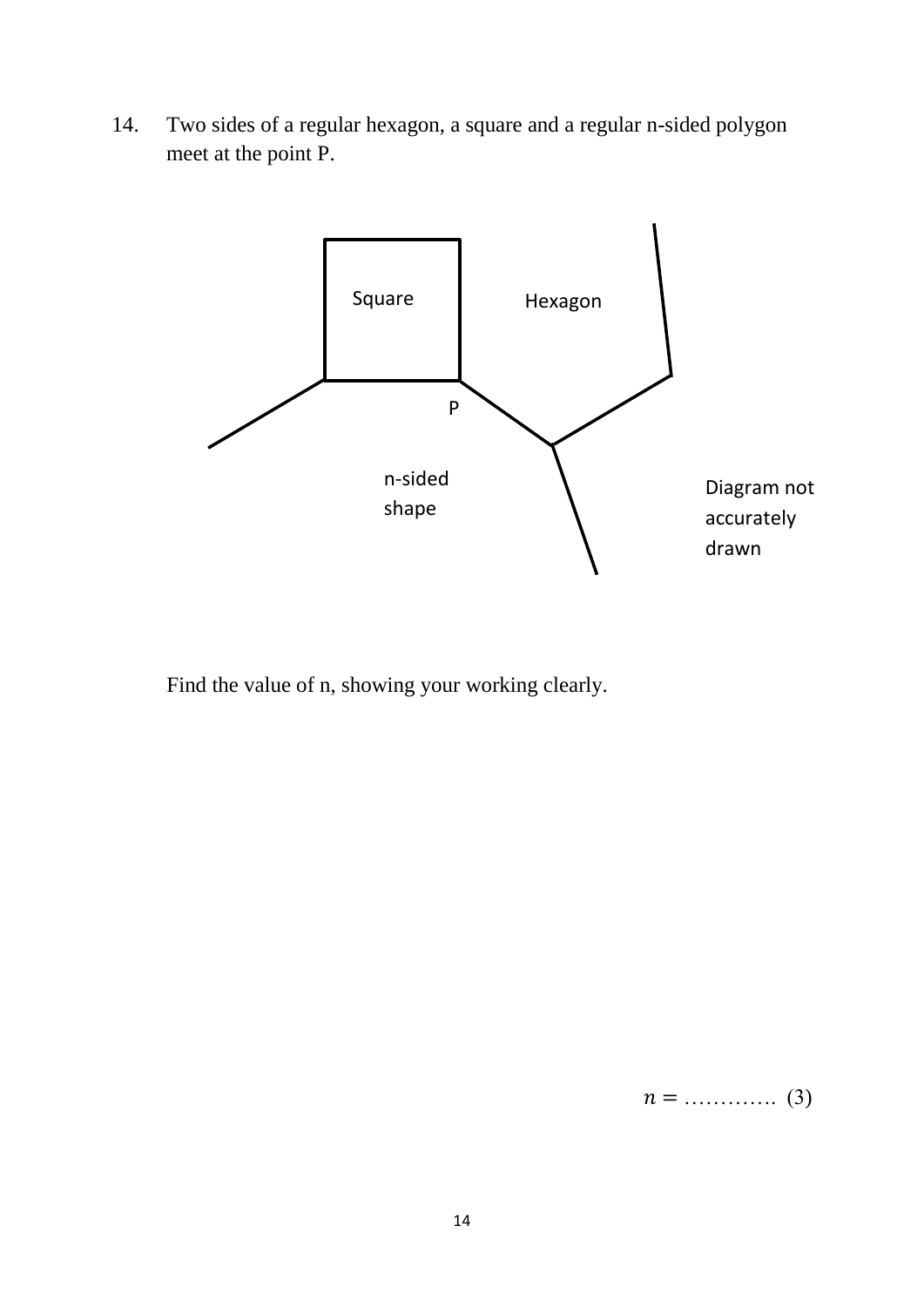15. A man is 32 years older than his son. Ten years ago he was three times as old as his son was then. By forming an appropriate equation, or equations, find and list the age of each.

Answer: ……………….………..…………………. (3)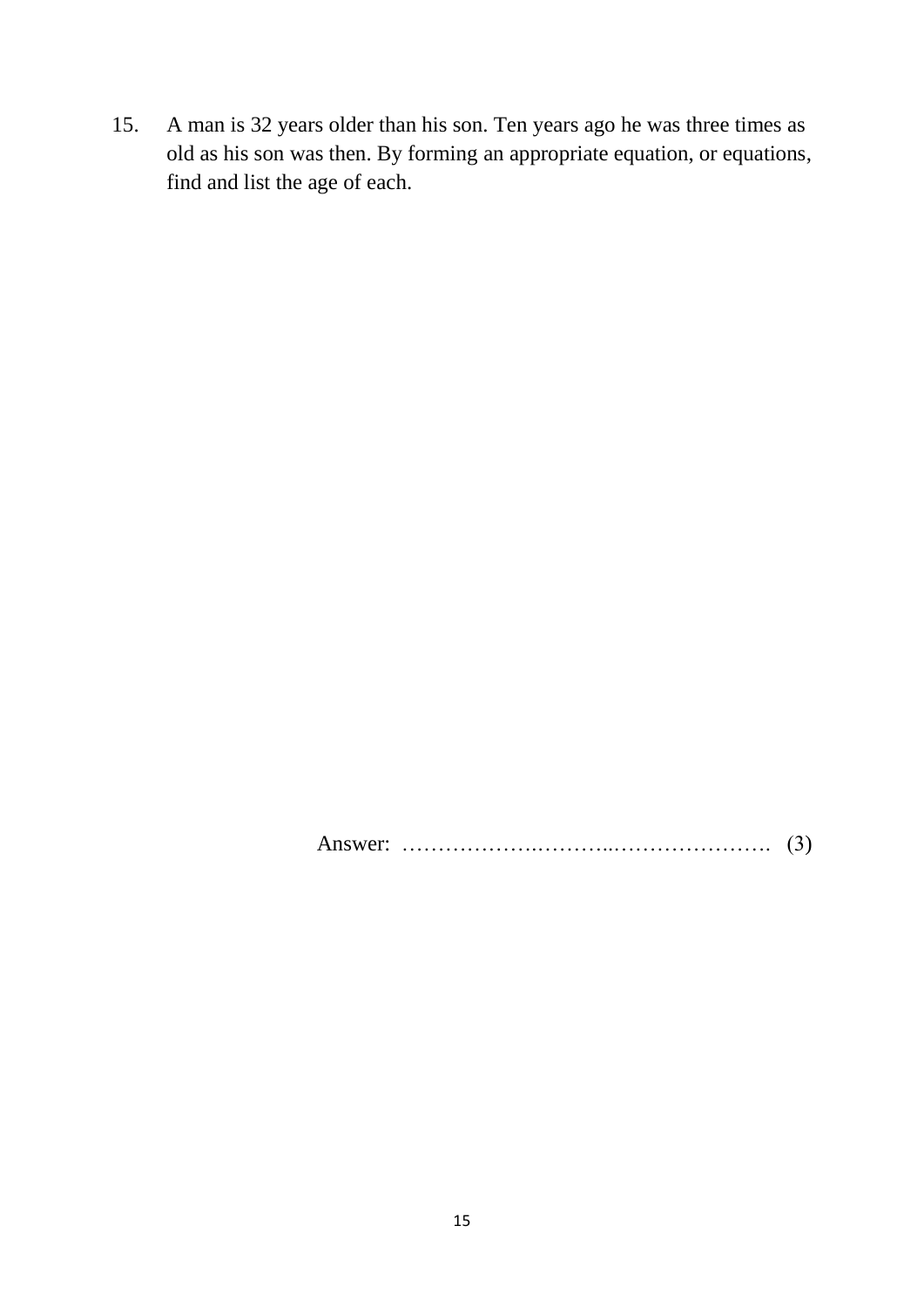16. A sequence begins:

10 8 6 4 …… …….

(a) Calculate the  $25<sup>th</sup>$  term.

Answer: ………..…………………. (2)

(b) Write down a formula for the  $n$ th term.

Answer: ………..…………………. (2)

(c) Find the value of  $n$  when the  $n$ th term equals -36.

Answer: ………..…………………. (2)

(d) Determine the term number following which the sum of all terms turns negative.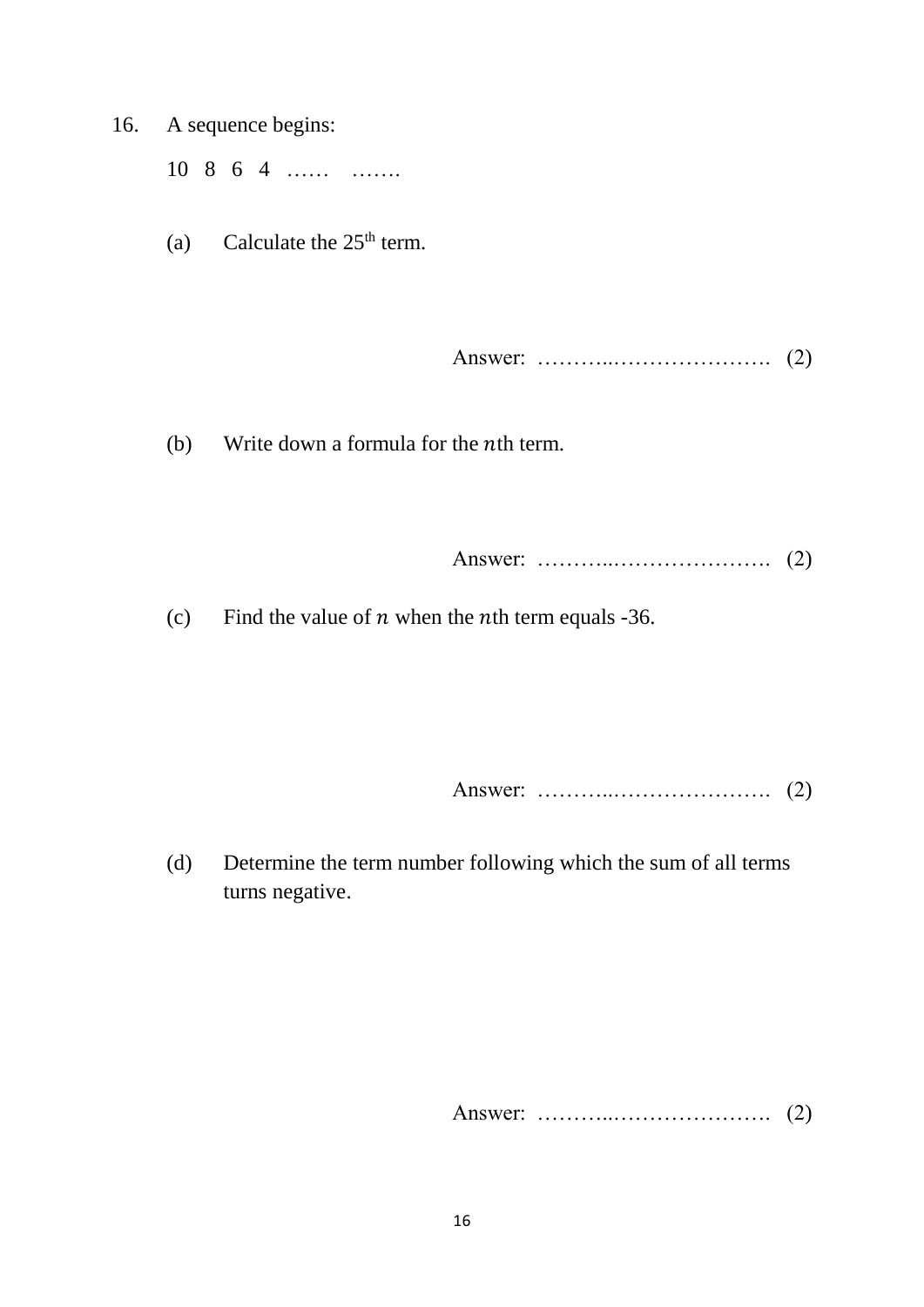17. A man runs to a post and back in 900 seconds. His speed on the way to the post is 5m/s and his speed on the way back is 4m/s. Find the distance to the post.

Answer: ………..…………………. (3)

18. A bus is travelling with 52 passengers. When it arrives at a stop, *x* get off and 4 get on. At the next stop one third of the passengers get off and 3 get on. There are now 25 passengers. Find *x*.

Answer: ………..…………………. (3)